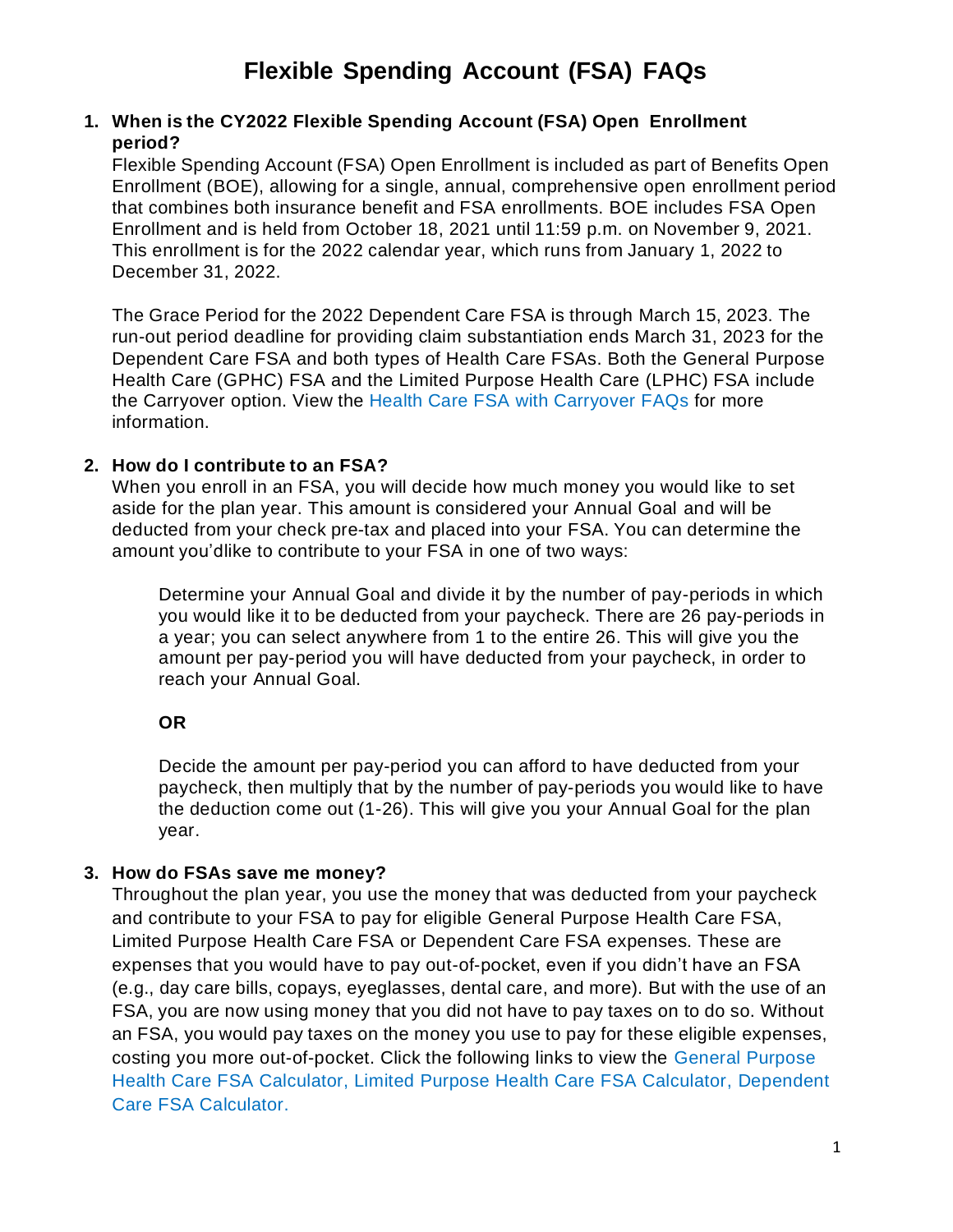#### **4. How much can and should I contribute to an FSA?**

The 2022 plan year maximum contribution for a General Purpose or the Limited Purpose Health Care FSA is \$2,850 per year. The maximum contribution for a Dependent Care FSA is \$5,000, up to the **[maximum](http://www.michigan.gov/mdcs/0%2C4614%2C7-147-22854_6095_6103-288665--%2C00.html) family amount** for which you qualify.

The minimum amount per pay-period you may contribute to each account is \$2.00. The total amount you decide to elect for the plan year is called your Annual Goal; you may not change your Annual Goal once Benefits Open Enrollment ends, unless you have had a qualifying life event (QLE).

It is important to only contribute as much as you can reasonably expect to spend on outof-pocket health care or dependent care expenses (based on the FSA you select) for the coming year. View the [Health Care FSA with Carryover FAQs f](https://www.michigan.gov/mdcs/0,4614,7-147-22854_6095_68329_74140_108985_108987---,00.html)or more information on how to avoid forfeiture for Health Care FSAs.

- **5. What are the differences between the Health Care and Dependent Care FSAs?** There are three major differences between the FSAs. First, each account has different eligible expenses; review them by selecting the following links: General [Purpose](https://www.wageworks.com/employees/support-center/healthcare-fsa-eligible-expenses-table/) Health [Care FSA,](https://www.wageworks.com/employees/support-center/healthcare-fsa-eligible-expenses-table/) [Limited Purpose](https://www.wageworks.com/employees/support-center/limited-purpose-fsa-eligible-expenses-table/) Health Care FSA, or [Dependent](https://www.wageworks.com/employees/support-center/dcfsa-eligible-expenses-table/) Care FSA. Second, is when account funds are available for you to use:
	- Health Care FSA the entire Annual Goal is available at any time throughout the plan year, regardless of the amount that you have put into the account. That means when your plan year begins, you have access to your full Annual Goal. This is true for both the General Purpose and the LimitedPurpose Health Care FSA.
	- Dependent Care FSA you will only be reimbursed up to the amount currently in your account, regardless of the Annual Goal you have elected. For example, if you are submitting a reimbursement claim for \$400.00 and only have \$200.00 in the account, you will initially be reimbursed for \$200.00 and reimbursed for the rest once the funds are deducted from your pay and deposited in your account.

Third, with the Health Care FSAs, you will have access to a Health Care FSA Card. The Card works like a debit card that gives you full access to your account funds. The Health Care FSA Card is not available for the Dependent Care FSA.

### **6. What is an FSA Grace Period?**

Internal Revenue Service Notice 2005-42 permits a plan to establish a Grace Period of two months and 15 days following the end of each plan year during which unused contributions in your 2023 plan year Dependent Care FSA may be reimbursed for qualifying expenses incurred during the grace period. The State of Michigan has established this Grace Period for the Dependent Care FSA.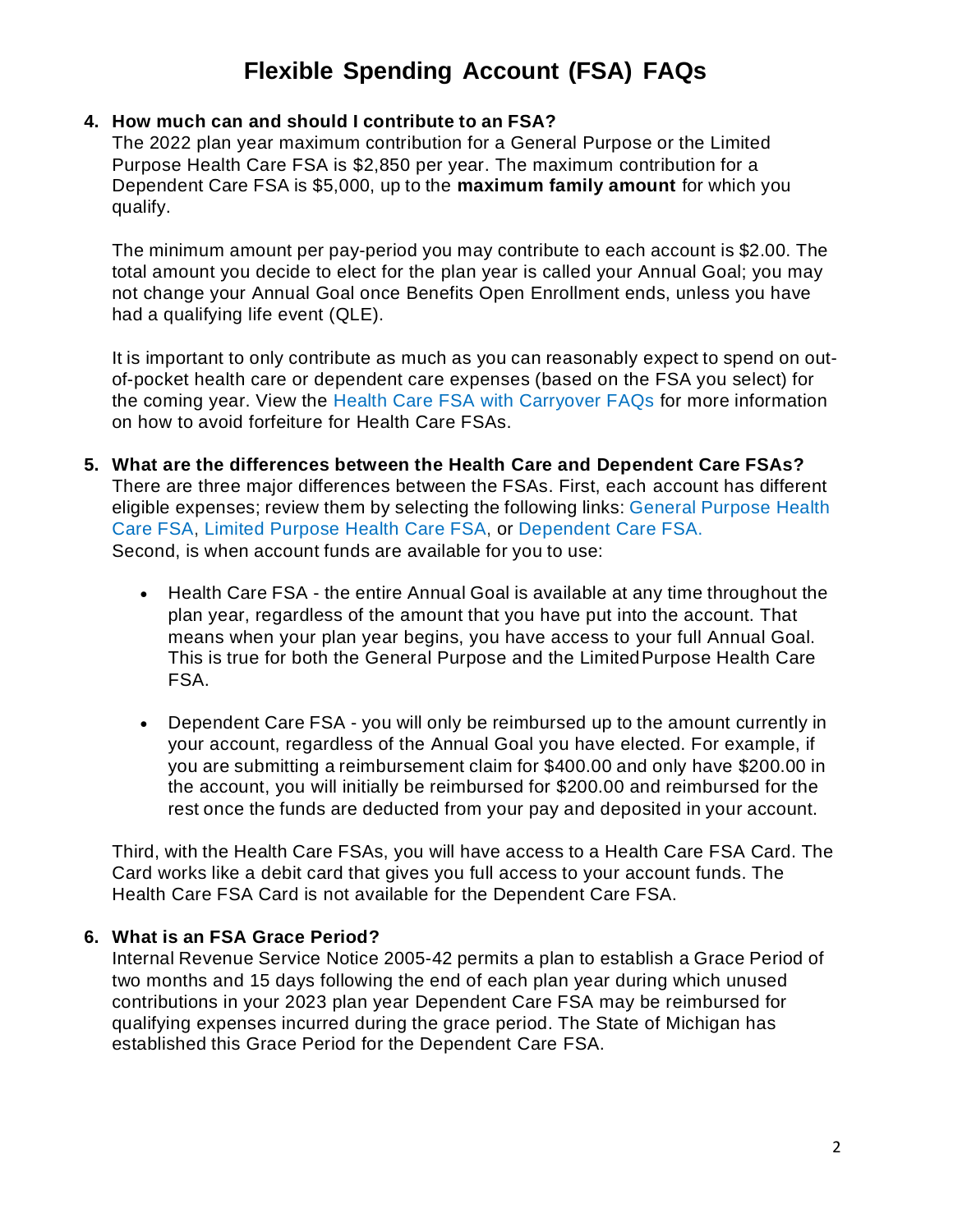Since the State of Michigan's FSA plan years end on December 31st, you may incur qualified eligible expenses through March 15th of the following year to use any remaining fundsfrom your Dependent Care FSA, as long as your employment hasn't ended. The Grace Period should not be confused with the run-out period. The run-out period allows you additional time to submit requested substantiating documentation for your prior plan year FSA. The State of Michigan's 2022 plan year run-out period ends on March 31st, meaning you will have until March 31st to submit requested receipts and documentation for the prior plan year.

Both types of Health Care FSAs feature Carryover. View the [Health](https://www.michigan.gov/mdcs/0,4614,7-147-22854_6095_68329_74140_108985_108987---,00.html) Care FSA with [Carryover](https://www.michigan.gov/mdcs/0,4614,7-147-22854_6095_68329_74140_108985_108987---,00.html) FAQs for more information.

**7. Should I include the Grace Period when calculating my future Annual Goal for my Dependent Care FSAs?**

No. You should use only the 12-month calendar year for calculating expenses for your 2022 plan year Dependent Care FSA. The Internal Revenue Services Grace Period is intended to provide a safety net for you only if you have not incurred all of your anticipated expenses during the previous plan year.

### **8. What is the HealthEquity|WageWorks Health Care FSA Card?**

The HealthEquity|WageWorks Health Care FSA Card allows you to pay for eligible purchases directly from your Health Care FSA. The Card works like a debit card, except the fundsare deducted from your Health Care FSA, as governed by Internal Revenue Service regulations. The Card can be used at medical, dental, vision appointments, retail establishments, and pharmacies depending on which Health Care FSA you are enrolled in. Use the Card to pay for services or purchases the day you receive them. If paying a provider invoice after the initial date of service, use the HealthEquity member portal to request reimbursement.

HealthEquity|WageWorks issues a new Health Care FSA Card for those who are newly enrolled,and when existing cards expire. The Health Care FSA Card will expire every three years. You should continue to use your current Health Care FSA Card until you areissued a replacement from HealthEquity|WageWorks.

To activate the Card, you must use the last four digits of your Employee ID#. Cards for your dependents are activated by using the last four digits of their Social Security Number (SSN), rather than the employee's SSN. You will not be charged a fee to obtain, activate, or use the Card.

The Health Care FSA Card cannot be used for Dependent Care FSA expenses. For additional tips and information on using the Card, go to [www.wageworks.com/card.](http://www.wageworks.com/card)

# **9. What payment options are available for FSAs?**

Health Care FSAs:

- Swipe your HealthEquity|WageWorks Health Care Card at the point of sale.
- Log in to your account at [www.HealthEquity.com/WageWorks](http://www.healthequity.com/WageWorks) to submit an online Pay Me BackClaim, or, use the Pay My Provider option.
- Download the HealthEquity|WageWorks EZ [Receipts](https://www.wageworks.com/employees/account-management/wageworks-ez-receipts-mobile-app/) app and take a photo of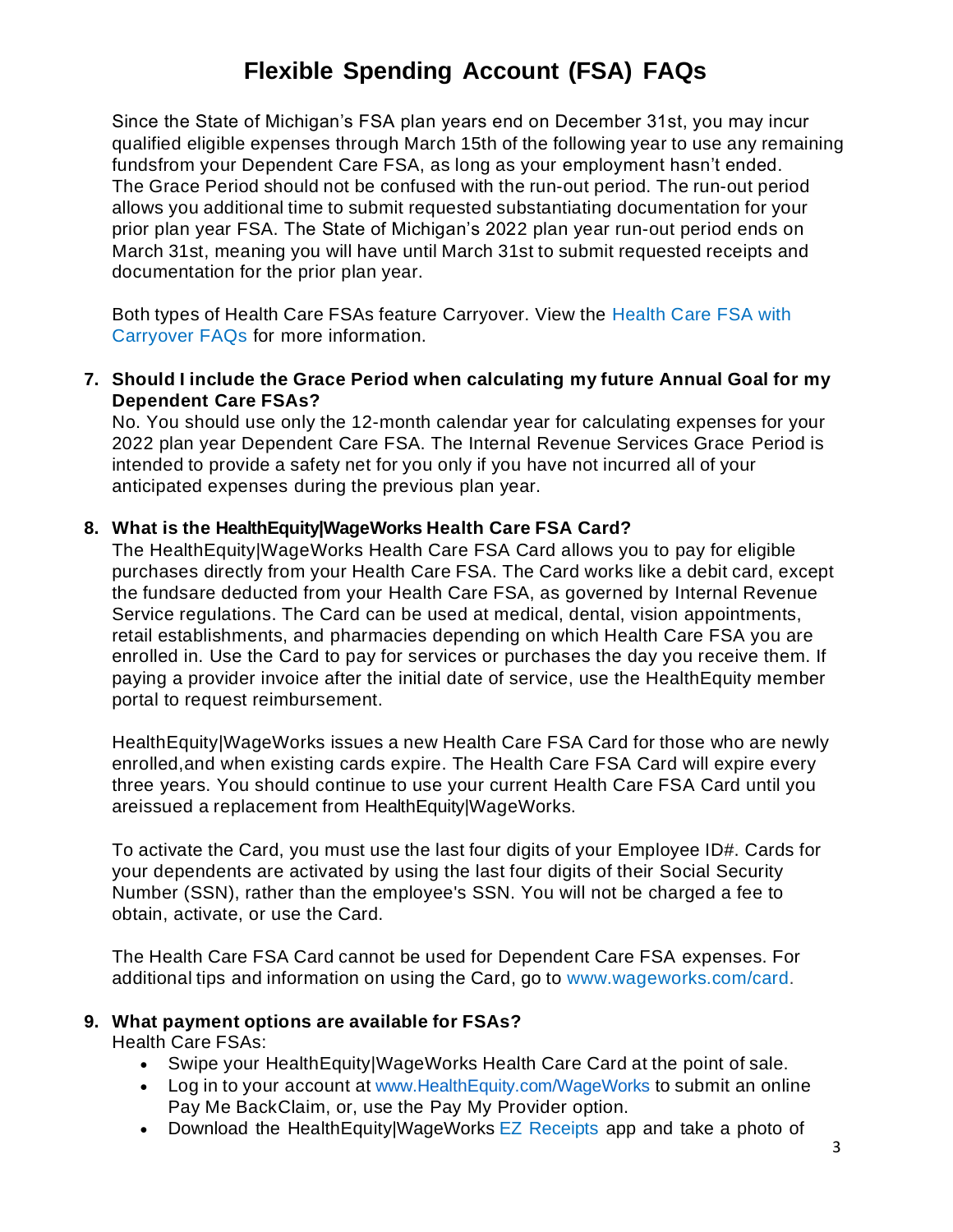your itemizedreceipt and submit your claim.

• Mail or fax a [claim](https://www.wageworks.com/media/838802/3790-hcfsa-pmb-frm-202103.pdf) form to HealthEquity|WageWorks.

Dependent Care FSAs:

- Log in to your account at [www.HealthEquity.com/WageWorks](http://www.healthequity.com/WageWorks) to submit an online Pay Me BackClaim, or, use the Pay My Provider option.
- Download the HealthEquity|WageWorks EZ [Receipts](https://www.wageworks.com/employees/employee-benefits-account-management/#WhereToShop) app and take a photo of your itemizedreceipt and submit your claim.
- Mail or fax a [claim](https://www.wageworks.com/media/838802/3790-hcfsa-pmb-frm-202103.pdf) form to HealthEquity|WageWorks.

### **10. Do I need to save or submit documentation for my FSA expenses?**

Yes, per Internal Revenue Service regulations, you must save your itemized documentation for tax purposes.This includes receipts, bills, and any other documentation you may receive detailing your expenses when using the Health Care FSA Card. Otherwise, HealthEquity|WageWorks may request that you provide documentation such as a detailed receipt to validate a claim at any time throughout the plan year. The last day to substantiate reimbursement requeststhrough HealthEquity|WageWorks for the 2022 plan year is March 31st, 2023.

**Note:** Health Care FSA participants using the Health Care Card must submit requested substantiation receipts within 90 days of the original transaction date, to HealthEquity|WageWorks, or the Card privileges will be suspended until the claim is substantiated.

#### **11. How will I know if documentation is needed for my claims?**

HealthEquity|WageWorks will notify you through your preferred communication method of online account, mail, text message, or email. You may select your preferred communication method through your HealthEquity|WageWorks account. You are strongly encouraged to log into your HealthEquity|WageWorks account on a regular basis to monitor requests.

It is your responsibility to ensure all outstanding claims have been substantiated no later than March 31, 2023 for the 2022 plan year.

**12. What happens if I do not send itemized documentation to HealthEquity|Wageworks?** If using the HealthEquity|WageWorks Health Care Card, the Card will be suspended if you do not submit documentation to HealthEquity|WageWorks within 90 days of the original transaction date. Ifyour Card is suspended, it will be reactivated within 24 - 48 hours after receipt or repayment has been processed and approved for all unverified Card transactions.

If using a Pay Me Back claim, HealthEquity|WageWorks will recoup the unsubstantiated amounts to the next Pay Me Back claim submission.

If any amount remains unsubstantiated after the 2022 plan year run-out period (March 31st) and is not recouped by HealthEquity|WageWorks, you will be required to repay the amount as defined by Michigan Civil Service Commission [Regulation](http://www.michigan.gov/documents/Regulation_5_128249_7.20.pdf) 5.19. This meansthe unsubstantiated amount will be recouped from your pay or you will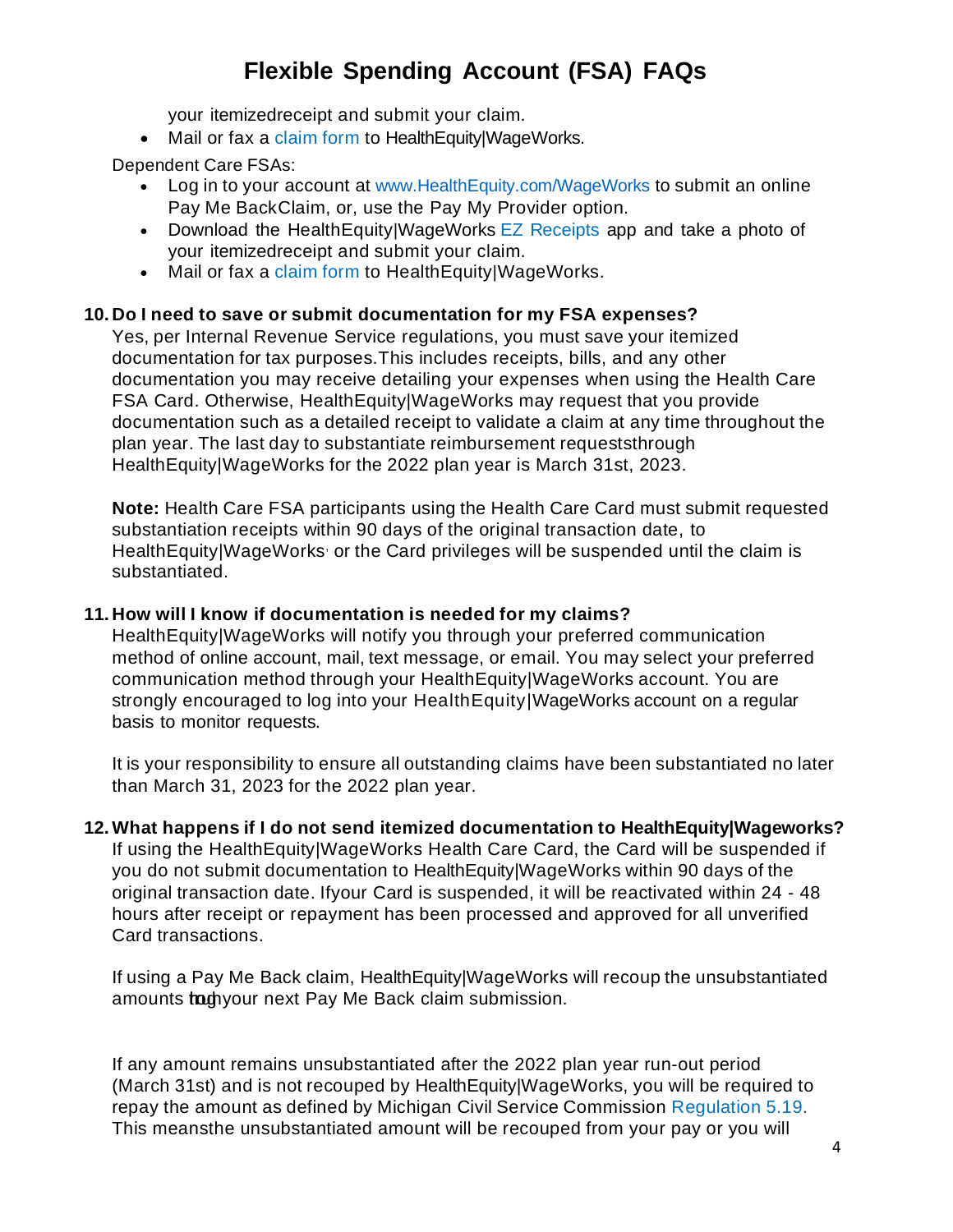receive a corrected W-2.

### **13. Do I need to submit anything else with a claim?**

Yes, an itemized bill, receipt, or Explanation of Benefits (EOB) from the provider must be included, showing the following:

- Patient name
- Provider name
- Type of service
- Date(s) services were provided, and
- Amount you were charged, or your cost after insurance settlement

Account statements must include all of the above bulleted items, for each expense, if they are to be used instead of a receipt. Over-the-counter (OTC) drugs and medicines can be paid for or reimbursed through a Health Care FSA without a doctor's prescription. Certain eligible expenses also require a Letter of Medical Necessity, signed by your doctor, in order to receive reimbursement.

**14. How can I view important account information, such as required documentation for a claim, whether my claim has been processed, my account balance, etc.?** This information is available by registering on the HealthEquity|WageWorks website at [www.HealthEquity.com/WageWorks.](http://www.healthequity.com/WageWorks) You are strongly encouraged to access your HealthEquity|WageWorks account on a regular basis to assist you in managing your FSA(s) and monitor substantiation requests. If you are unable to obtain the information you are looking for, or have any account issues, contact HealthEquity|WageWorks Customer Service Centerat 877-924-3967, Monday through Friday, 8:00 a.m. - 8:00 p.m.

### **15. How do I report a lost Health Care Card or request additional Cards?**

Additional HealthEquity|WageWorks Health Care Cards for yourself, spouse, and qualified individuals (over age 18) can be requested by accessing your HealthEquity|WageWorks account [\(www.HealthEquity.com/WageWorks\)](http://www.healthequity.com/WageWorks), and selecting Card Center at the top of the page. There is no charge to you for additional Cards.

To report a lost or stolen Card, contact HealthEquity|WageWorks Customer Service Center at 877-924-3967, Monday through Friday, 8:00 a.m. - 8:00 p.m. Additional Card requests arealso accepted by phone. Use the last four digits of your employee ID#, rather than thelast four-digits of your SSN when calling.

# **16. What happens to my FSA if I am seasonal, departed, retired, laid off, or on a leave of absence?**

# **Health Care FSA:**

- **Seasonal employees** Seasonal employees who are enrolled in a Health Care FSA and are laid off will have their account suspended and Cards inactivated until returning to work. If returning to work in a different plan year, contact the Employee Benefits Division at 800-505-5011.
- **Departures, Retirees, and Layoffs** Health Care FSAs for these employees will end and Cards will be inactivated the last day of the pay-period worked. Individuals wishing to achieve their Annual Goal and continue their Health Care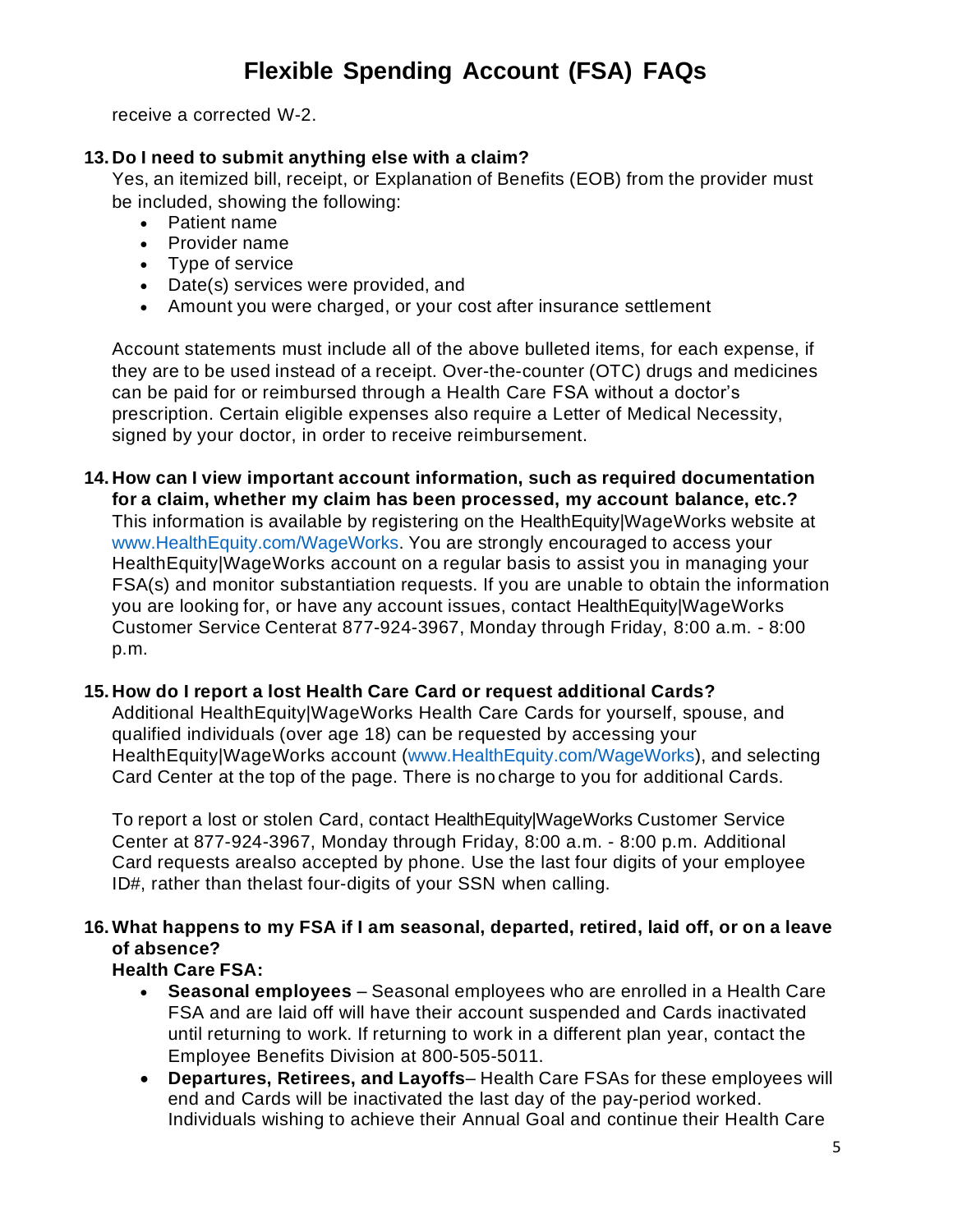FSA by a *pre-tax* deduction from their remaining pay warrants should complete the [Health Care FSA Continuation of Coverage Form \(CS-](http://www.michigan.gov/documents/mdcs/CS-1814_HealthCare_Account_Continuation_Coverage_302800_7.pdf) [1814\).](http://www.michigan.gov/documents/mdcs/CS-1814_HealthCare_Account_Continuation_Coverage_302800_7.pdf) Employees may also choose to pay for the remaining contributions by personal check *after tax,* contact the Employee Benefits Division at 800-505-5011 if you have questions about continuing your coverage.

**Note**: If you have paid your entire Annual Goal before leaving state service, your FSA is extended through the end of the plan year, plus any applicable Carryover period. Health Care FSA Cards are disabled once you are no longer an active employee. To receive reimbursement for your remaining funds you must pay outof pocket and submit for reimbursement through HealthEquity|WageWorks.

• **Leave of Absence** - Employees with a Health Care FSA who are placed on a leave of absence or experience "lost time" will have full use of this FSA and the Health Care Card. Employees will be required to make-up any missed contributions upon returning to work.

## **Dependent Care FSA**:

- **Unpaid Leave of Absence or Workers Compensation:** Your eligibility for the Dependent Care FSA ends on your last day of work. Expenses incurred while you are not actively at work are ineligible for reimbursement. If you return to work during the same calendar year, dependent care expenses incurred are again eligible for reimbursement. Contributions will restart at the same biweekly contribution in place before you left, unless you request a change due to a qualifying life event (QLE).
- **Paid Leaves:** Contributions continue during a paid leave of absence, but expenses incurred while you are not actively at work are ineligible for reimbursement.
- **Seasonal Employees:** Seasonal employees who are enrolled in a Dependent Care FSA and are laid off will have their account suspended. If returning to work in a different plan year, contact the Employee Benefits Division at 800-505-5011.
- **Departures, Retirees, & Layoffs**: Your eligibility for the Dependent Care FSA ends on your last day of work. Expenses incurred while you are not actively at work are ineligible for reimbursement.

### **17. What happens if I am rehired/recalled?**

Employees rehired or recalled within 30 days of their departure and within the same plan year who had an FSA must maintain their original Annual Goal unless there is a QLE. There will be no lapse in coverage, contributions will be recalculated, and your GPHC or LPHC FSA Carryover balance will not be affected.

Employees rehired or recalled after 30 days from their departure and within the same plan year who had an FSA will not have their FSA restarted and cannot re-enroll until the next plan year, except for seasonal employees.